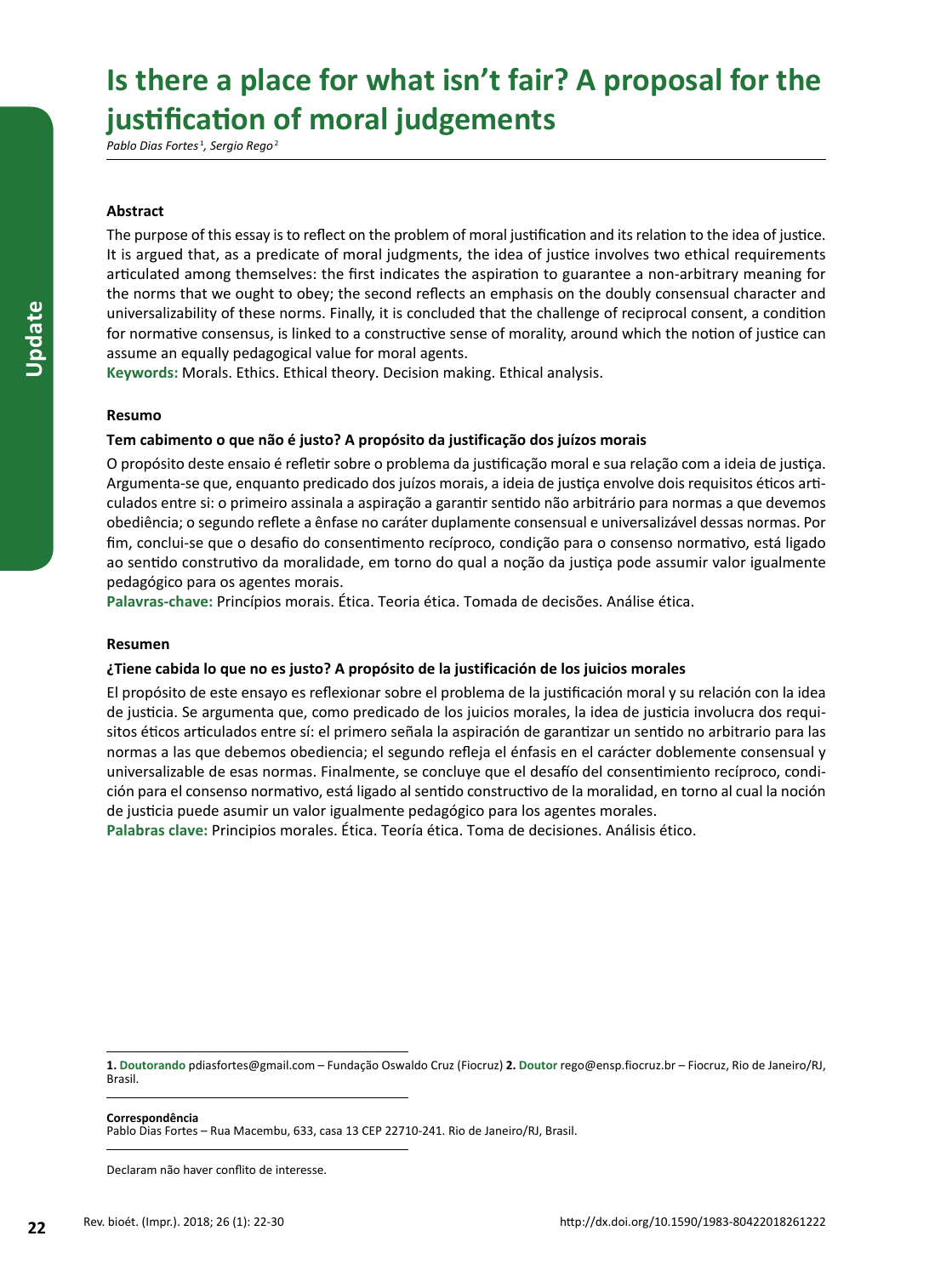*The generality of justification, the need to be able to formulate judgment from commonly identifiable signs, the requirement to break it down to impute responsibility to this or that human agent* (...)*, all these characteristics lead to understand the states of the person according to a general qualification. Laurent Thévenot* <sup>1</sup>

As in some books of introduction to ethics, it is opportune to begin this essay with a brief reflection on the difference that moral judgments assume in relation to other prescriptive judgments. For this, let us suppose that there is a child in full process of moral socialization. And that it's time for dinner. In the face of his carelessness in making proper use of the cutlery, we might ask the child, for example, to correct his conduct. But what would we feel if the child said that he had intentionally hurt a classmate? We would certainly have the child fix the damage caused. But what would we have to say if the child questioned that order? Would we say that it is because it is something as wrong as using the cutlery improperly?

For many students of the moral phenomenon, this is the kind of question that seems to touch the core of morality. For even if we could - as indeed we can - point out the "error" in the inadequate use of cutlery, the judgment of such conduct would hardly have the *same reason* as the censure of violence. The difference, however, would not lie in the mere gradation of what would be morally "more serious", but in the very qualitative distinction that separates the sphere of morality from the scope of other social conventions.

We can now test this hypothesis by asking ourselves what we would do, for example, if the infant at the table were now the child of a foreign friend, whose etiquette habits include eating with their hands. We would probably not do anything. But what would we feel then if this child were also the one to confess the aggression? Would we not feel that such conduct deserves to be equally repudiated by his father? Everything points to an affirmative answer.

In the first case, we have the example of an obligation that is only relative, merely pertaining to conventional behavior. We may, in fact, wonder at the way the foreign child behaves at our table, but this strangeness would at best no go beyond an exclamatory reaction. In the second case, however, we feel as if a stronger bond had been broken, of of which the value did not depend on the culture to which we belong. We feel, therefore, as if an absolute obligation had not been duly observed. Moral judgments thus seem to involve a claim to

universal validity. That is why we feel indignant when what we judge morally as the "right thing to do" becomes the target of violation.

Of course, these examples are not enough to understand the complexity of the moral phenomenon. They reveal only the essential characteristic of moral judgments. Sentences like "we should not beat our classmates" are moral because they seem to contain a definitive prescription, an indisputable rule, so to speak. Examples of such statements are also legal judgments, but these are only indisputable because they are punishable by the authority of the judge, who holds the power to distinguish "right" and "wrong" in elation to the law.

However, just as with other social conventions, moral judgments can also express different perspectives of what is "right" and "wrong." In this case, the problem is that the pretension of universal validity of this type of judgment ends up causing serious conflicts between people. Since then, this sphere of mutual demands created by the existence of moral judgments also demands that we justify them. It is no longer enough, therefore, to say that this or that conduct is "right" or "wrong", but it is also necessary to explain why.

Turning back to the case of the first example, it now seems evident that in terms of explaining to our child why he should repair the damage made to his colleague, we are seeking to show him a morally justified perspective of what we believe to be right and wrong. As can be deduced, such an explanation is very different from pointing out the appropriate rule for the use of cutlery. Naturally, we may be irritated if our son does not behave the way we expect, but the sense of that irritation is completely different from what we experience when we know he assaulted his colleague. As already suggested, it is possible to describe such affection as authentic moral indignation.

And why do we feel indignant? Is it because the rule that "we should not beat our classmates" was not followed? It does not seem to be that simple. If it were, we would have to agree that the rule on the use of cutlery is as important as that which says that we should not assault people. More likely, therefore, we are indignant because, in our moral perception, the physical integrity of people is something that behaves in itself a "good," that is, *prima facie* something we would not be willing to give up. If this formulation is correct, then we already have a first definition of what it means to justify moral judgment: it is to explain why we should value something as a "good."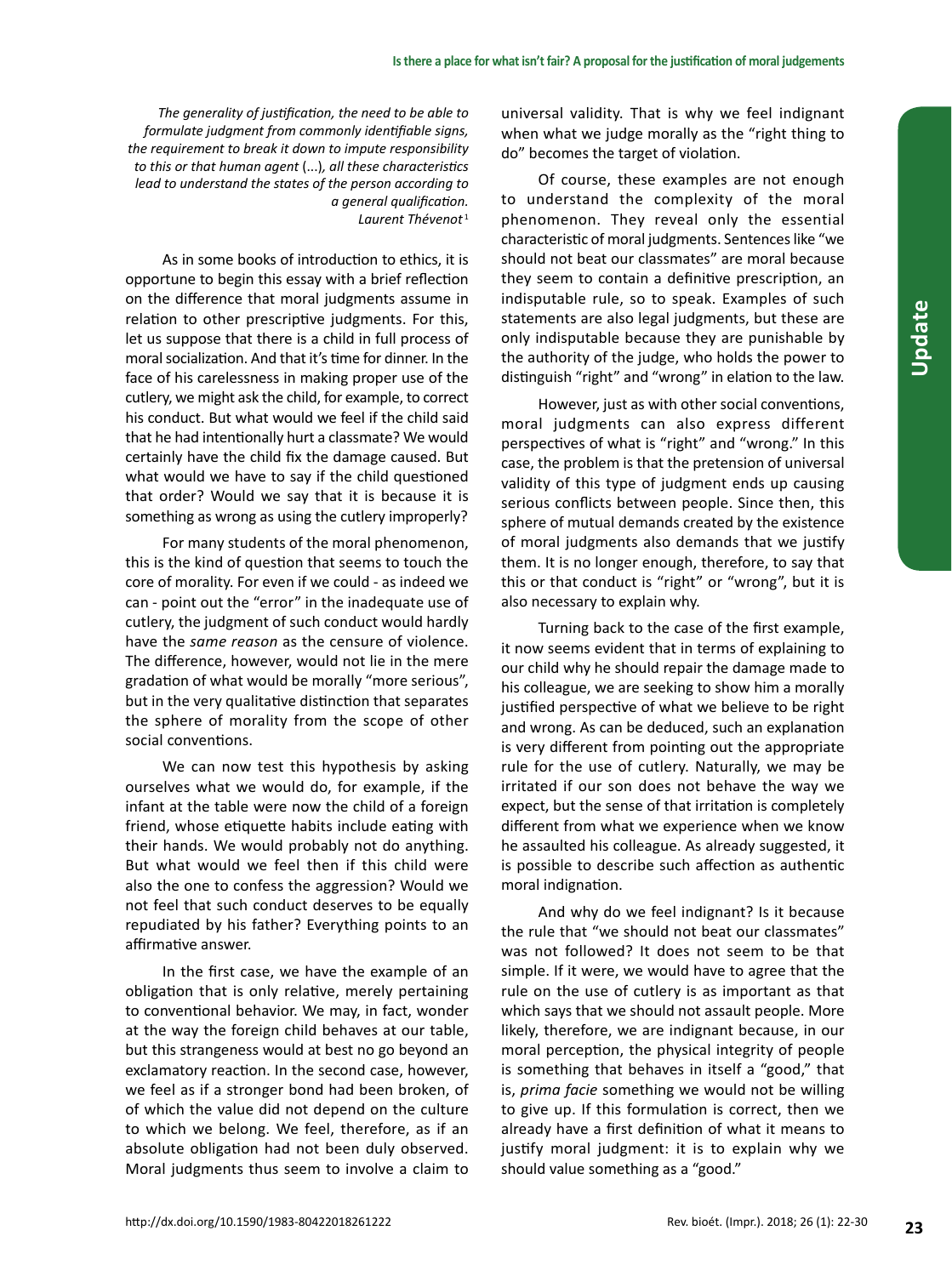However, we should not yet be completely satisfied with this definition. Although it does indicate what it means to justify a moral judgment, it is not so clear how we can start from the very concept of "good" as a morally self-evident notion. In the case of the physical integrity of people, especially those in our close circle (as a classmate, for example), it seems obvious that the duty to preserve it represents in itself a good. Nevertheless, there are many ways to morally understand this obligation. It is important to emphasize that the reference here is not to the metaphysical problematic of "good in itself", but to the absolute value that we attribute to certain things in themselves.

A utilitarian, for example, could say that this duty represents a good because the capacity we have to experience pain and pleasure imposes on us the condition that we do not cause suffering (harm) to those we also know to experience them - particularly when this involves someone from our close emotional circle. In this moral perception, therefore, the foundation of this duty concerns the intrinsic constitution of human nature, which includes, in addition to affective availability, the functioning of the nervous system capable of transforming certain sensory stimuli into satisfaction or physical suffering. However, we know that this is not the only way to argue in favor of people's physical integrity, much less when it comes to explaining in what sense the duty to preserve it would represent a benefit.

For an example under other parameters, one can then think now of what would a religious man, say of the Christian faith, whose belief is referred to the unquestioned authority of God. For this man, it is the commandments dictated by such a transcendent entity that ultimately determines the foundation of his moral duty. To be sure, he may even agree with the utilitarian thesis that we are sentient beings, but the benefit attached to the duty to preserve the physical integrity of people would not be exactly the result of our ability to experience pleasure or suffering. It is not nature, therefore, that would determine the value of people's physical integrity as a "good", but the fact that it has already been determined by divine will.

It has been said previously that it does not seem so clear how one can start from the concept of "good" as a morally self-evident notion. However important his position in our moral vocabulary, his employment as the foundation of morality is marked by no trivial ambiguities. We believe we have also demonstrated, on the basis of the examples, one of the reasons that can contribute to this. However, there is at least one other reason

for this ambiguity implicit in the notion of "good" when it comes to moral justification, especially concerning its argumentative validity through the use of expressions such as "good" or "bad." As we shall see below, this reason becomes more explicit when one compares the use of these same predicates in relation to another central concept of moral discourse: the concept of "just."

The hypothesis, however, is not that the idea of justice is, in turn, a morally self-evident notion, but rather that it seems to place more objectively the problem of moral justification when morality is considered as a sphere of mutual demands. In fact, to delimit the idea of justice in this way does not mean to establish, *a priori*, distributive or corrective criteria for the equation of social life, because first it is to investigate to what extent this idea can play the irreplaceable predicate of moral judgments.

### **The idea of justice and moral judgments**

In "Reflections about what it means to justify moral judgments", the German philosopher Ernst Tugendhat<sup>2</sup> develops an insightful analysis of this hypothesis. For him, what we think we can define as "good" or "bad" does not seem to elucidate theoretically the program of moral justification because, to begin with, such predicates are not precise enough to determine the meaning of indignation when inserted in the social framework of mutual demands. We can, no doubt, be annoyed at situations that threaten our defense of what is "good." However, it is only when this same defense comes from a shared belief in the "good" that it represents (that is, why we should value it as such) that we could explain to the other members of the moral community the just cause of our indignation.

In other words, even though many episodes of everyday life may cause us irritation, those to whom we direct this emotion will not always agree that the meaning of their actions means "bad." On the contrary: it is often in the name of different views about the benefits and harms in question that countless conflicts and mutual accusations of injustice occur. The idea of justice, thus fulfilling the function of safeguarding the balance of the system among individuals<sup>3</sup>, would tend to lead to the conception of "right" and "wrong" only presumed in the form of reciprocal rights and duties. As if it were now the very integrity of the moral community - henceforth understood as "collective autonomy" - the value in view in which the utmost respect must be placed. In the words of Tugendhat: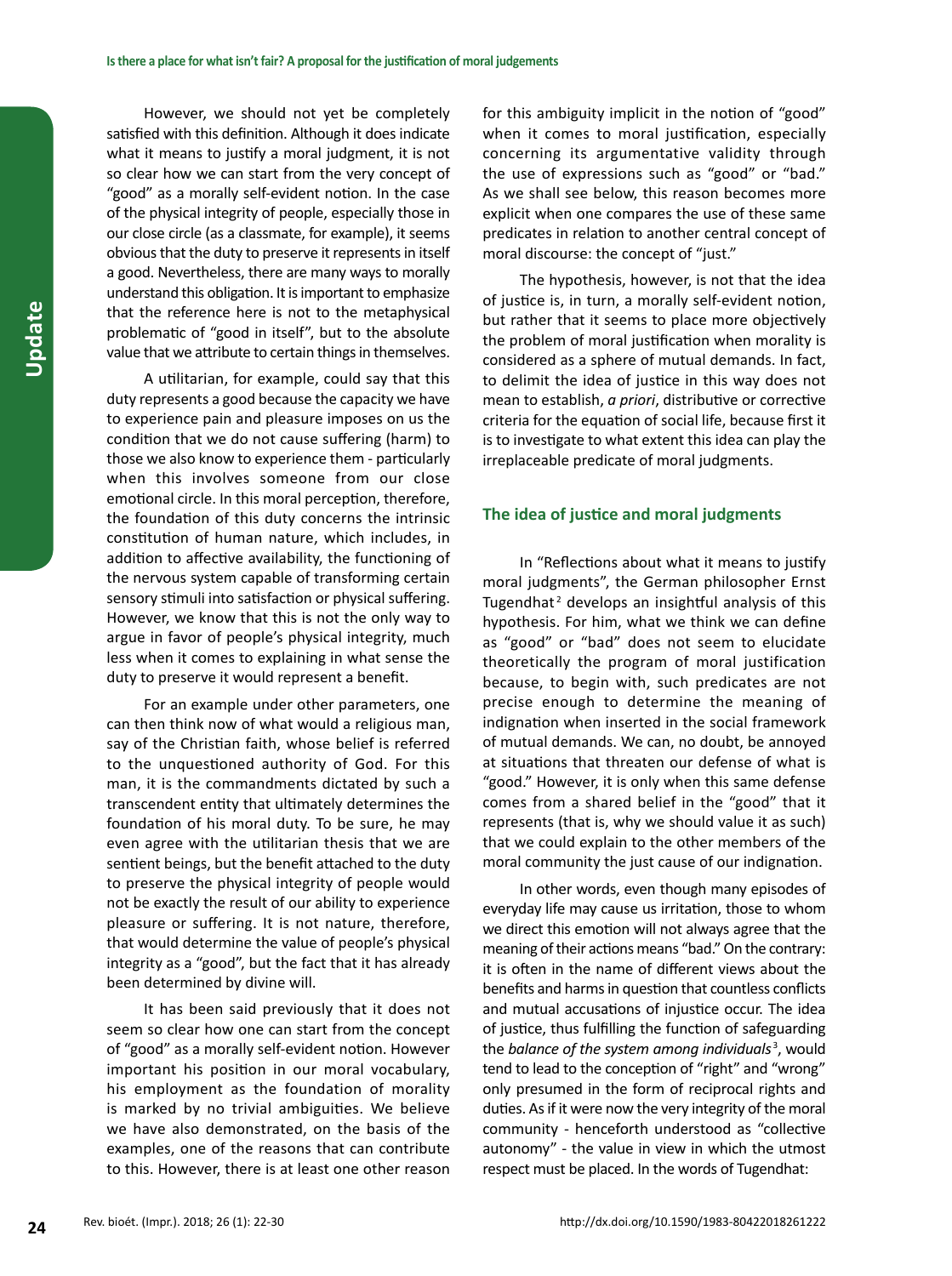*What does "just" mean, then? I think justice is the opposite concept of power. We must distinguish a normative order to which we are subordinated by power, by the threat of external punishments (as if we were slaves) of a just normative order. And it seems to me that the only way to define a just normative order is to think that individuals have*  themselves imposed this order<sup>4</sup>.

According to this view of Tugendhat, therefore, a judgment seems morally justifiable only when the feeling of indignation related to it refers to abuse committed against collective autonomy, that is, whose practice would express disrespect to the constitutive order of reciprocity of that system. Thus, to justify a moral judgment would not consist merely in *explaining for which reason we should value something as a good,* except when the same explanation may be recognized by *all*. Based on this perspective of morality as a portrait of the collective autonomous system, *if an individual violates such a moral system to which one belongs, one violates one's own rules, which are equally everyone's rules* <sup>5</sup> .

According to Tugendhat, it is still in this sense that guilt can be interpreted as a morally correlated phenomenon of indignation, that is, from which the emotional awareness of being the object of one's own repulsion could only result from this same social experience. In this context, supposing justice as a predicate of moral judgments suggests, *mutatis mutandis*, the presence of two ethical requirements articulated among themselves: 1) the aspiration to guarantee non-arbitrary meaning for norms to which we owe obedience, which excludes any attempt to substantiate the moral in conception of "good" that is not shared; 2) the emphasis on the doubly consensual and universalizable nature of these norms. By all indications, only then does it really seem possible to determine what would be morally obligatory and, by extension, what might or might not be justifiable.

Many students of morality claim this demand for justification to be tied to the question of autonomy, another important characteristic of moral discourse. In part, the origin of this correlation is explained by the symbolically interactive dynamics of the socialization of individuals. Such dynamics can be described, in psychosocial terms, as a gradual process of assimilation of the norms of social life. By actively living this experience, children learn to react to their own emotions as well. The question about the "why" of the rules then determines the center of their expectations, whose satisfaction is guided by the desire to freely

exercise their autonomy. In this way, the more they found an environment marked by the appreciation of their questions, the more they would also be able to understand the need to justify ourselves to others as a factor of reciprocity and cooperative engagement in social life.

Indeed, it may be objected that the result of this last comparative exercise has omitted aspects that are not irrelevant to the moral debate. At first, the thesis, by virtue of which the explanation of moral indignation must be deduced from the premise of collective autonomy, seems to see with much optimism both the capacity of moral agents to recognize themselves as equal and the sensitivity to include other beings as objects of moral consideration. This latter criticism has also been addressed to contractarianist and communitarian theories of justice and contains at least three complementary arguments.

The first one calls into question the idea that moral justification must admit as the sole foundation the necessary link between the validity of moral judgments and the requirement of mutual consent. The central point of this type of questioning is not to refute the perception that the violation of agreements can morally justify the feeling of indignation (as well as the judgments related to it), but rather the conception that only on the basis of the consensus forecast is possible determine the moral value of our indignation. This would mean, in principle, to subordinate the realm of morality to the sphere of judgment essentially characterized by cultural affinities or political definitions.

The second argument aims to complement this diagnosis. After all, if the legitimacy of moral judgments depends solely on reciprocal consent between autonomous moral agents, then one must assume that many individuals would be prevented, at least as a source of that same legitimacy, from integrating the moral community. In practice, therefore, thinking of morality in the perspective of a collectively autonomous system would exclude not only every person who has their deliberative autonomy compromised (as in cases of certain deficiencies or conditions of extreme social vulnerability), but also any other object that we may deem worthy of our moral esteem, such as animals, the environment, and so on. For this reason - hence the third and most conclusive argument - it does not seem reasonable to dismiss the use of predicates as "good" and "bad" so easily. To a certain extent, they could represent precisely the less narrow view of justice.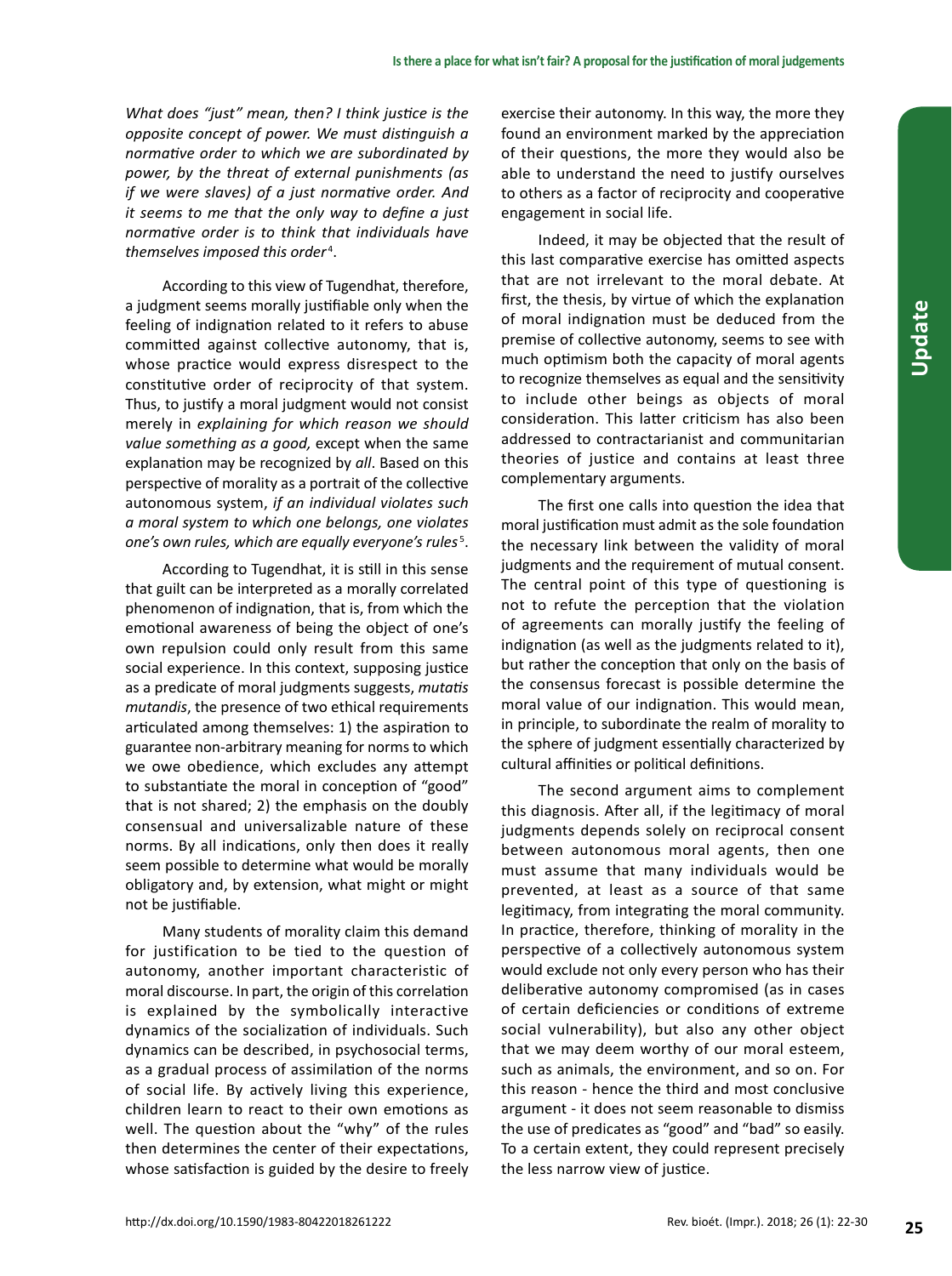In fact, the arguments sketched out reinforce the impression that the problem of moral justification requires permanent attention to the philosophical coherence we seek. More than a simple matter of inferential cohesion, it is a matter of evaluating how the assumptions adopted correspond to the expectation of analysis guided by some degree of hermeneutic resilience. In this sense, to think the core of morality as something related to the capacity to be indignant should again lead to the question of the conditions that make it possible to share that feeling itself.

Thus, however fertile the arguments against the consensual character of moral justification now seem, it also seems obvious to imagine, on the other hand, that we could hardly *share* without the audience of those whom we would justly like to persuade. And this implies, somehow, having already admitted people *able to consent* as "affective recipients". As Perelman rightly argued, *if the criteria and norms on whose behalf a criticism is formulated are not unanimously accepted, if both their interpretation and application to particular cases can be the subject of dissenting judgments, the quality and competence of interlocutors becomes an essential element and*  sometimes even prior to the debate<sup>6</sup>.

Of course, this warning should not serve to nullify the claim of one who assumes morality beyond what may or may not be the result of consensus. However, in demarcating the field in which disputes actually arise because of the morally justifiable, the implications in the present could hardly be answered. In this respect, if there is reason to conclude in favor of the primacy of the idea of justice in matters of moral justification, it is only because no other concept seems to replace it when it comes to guarantee, first, the voice of all those who, being effectively capable, one should be sure that autonomously occupy their space in the debate.

Again, therefore, this is the priority affirmation of law, the value of which is imperative from the point of view of the very public nature of moral argumentation. In such circumstances, it matters little whether we are convinced that our subjective feeling points to a "good" to be pursued or an "evil" to be avoided. Without subjecting it to the sieve of reciprocal consent, other moral beliefs could enjoy the same axiological privilege - "prerogative" that may even cost our deepest and most mutual repudiation.

In order to clarify these considerations, perhaps we should now take the example of a concrete case that took place in the 1990s in Spain. The case inspired the production of the film "The Sea Inside" ("Mar Adentro," in the original title), starring actor Javier Bardem. The film shows the drama experienced by Ramón Sampedro, a former sailor and writer whose life was marked by a tragic accident that left him quadriplegic. After nearly 30 years in bed in the house where he lived, Ramon, who was also an atheist, then decides it's time to leave. To this end, he decides to make his decision equally public, with the purpose of transforming his cause in a defense of the concept of dignified death.

His family, however, does not accept the situation. His brother is the greatest opponent, for whom the option to bid farewell to life represents irrefutable evil. Around this view, other people in society also make a point of disapproving Ramón's desire (Ramón took his case to court; however, the Spanish courts did not authorize his euthanasia). In general, the arguments seek to justify this censorship not from a conduct interested in listening to the former sailor, but in the conviction that the only right thing to do is to preserve life as a "good", that is, something of which it would be strictly forbidden to give up.

At one point, the film comes to show the clash between Ramón and an equally quadriplegic priest, who tries to convince him, without success, of the "sin" in turning against life, a gift conferred by God, so that only the He should dispose of it. It is understandable, therefore, that the outcome of the case in question involved other people who, being initially against Ramón's will, helped him clandestinely with his decision after finally re-evaluating the meaning of their own subjective beliefs.

From the point of view of moral argumentation, the description of this case marks emblematically what we seek to demonstrate here. In general terms, it suggests that the fact that we possess the property of being indignant, in spite of its importance to the realm of morality, does not mean that the judgments arising therefrom are automatically justified. As professor Colin Bird points out, *what we need to know is not whether people are actually persuaded,*  but if they should be<sup>7</sup>.

Stated in this way, it seems easier to conclude that the problem of moral justification was not properly understood by those who resisted Ramon's desire. Unsurprisingly, they were so convinced of the "evil" represented by the former sailor's will that they gave no chance for true dialogue. In this respect, it is unnecessary to speculate from what point of view the "good" and "bad" predicates could be applied in such a situation; after all, why should we conclude that Ramón's decision does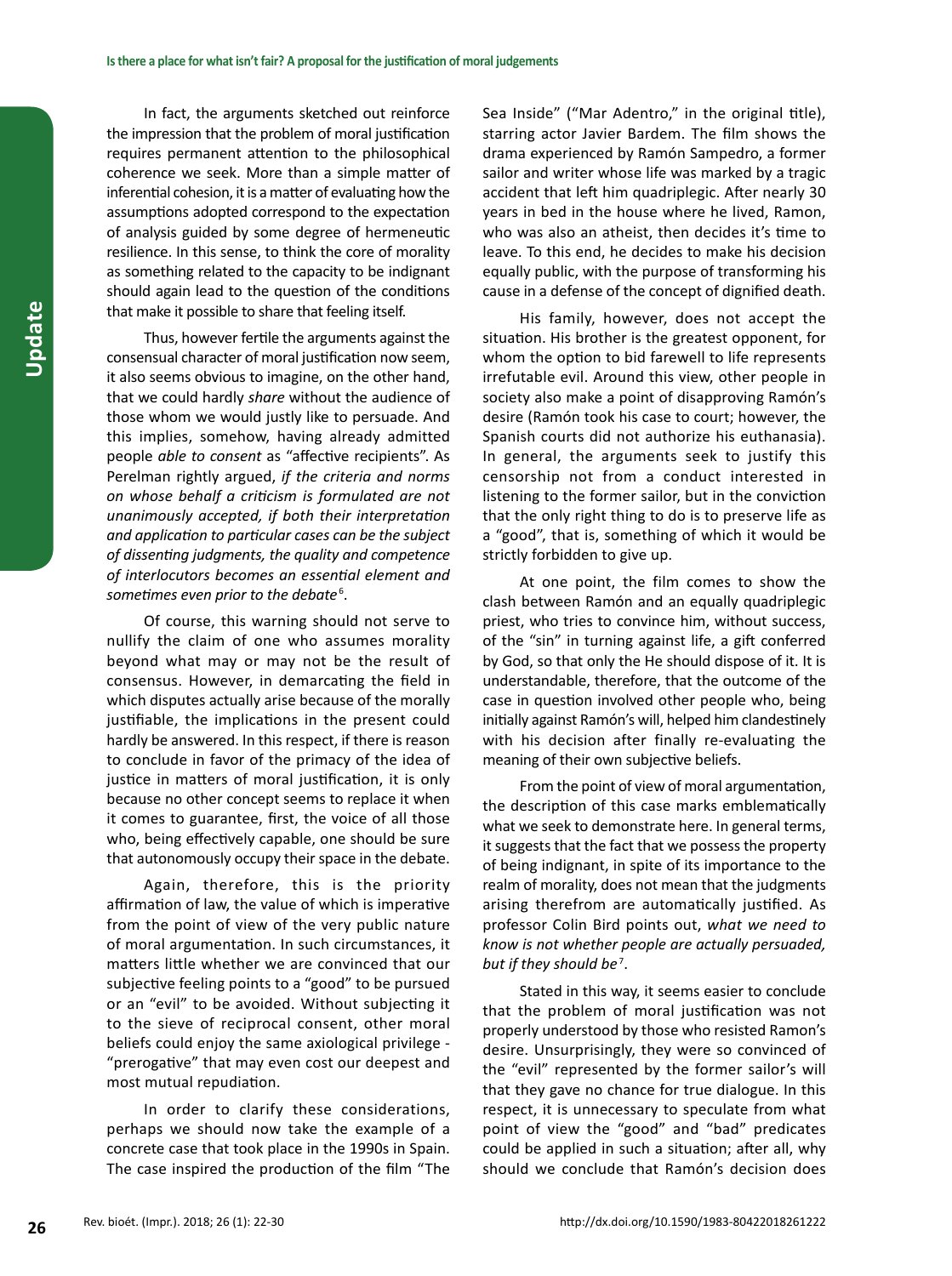not represent a benefit? Even before the predicates could be evaluated, the principle of collective autonomy - a synonym of a just normative order was not admitted as value.

## **Normative consensus as a horizon of moral justification**

There is no doubt that the approach to the Ramon case raises again the problem of normative consensus as the only permissible horizon of moral justification. In this sense, it seems advisable to look more closely at the meaning of this horizon for purposes of argumentation. In fact, to argue is to present reasons with the objective of sustaining judgment before the audience, the latter being also constituted by autonomous interlocutors. The idea of consensus, therefore, would fulfill the expectation that the product of this dialogue always corresponds to the *fair result*, since all the parties pleading would have consented to its consequences.

In theory, this is equivalent to saying in, Tugendhat's terms, that all those involved would have the same motive for accepting them<sup>8</sup>. Therefore, to think of justice as a predicate of moral judgments would mean still thinking in the very conditions that would ensure the autonomy of individuals in a regime of normative reciprocity. The only valid consensus on moral argumentation would be the one by which the acceptance of a world marked by mutual demands implies accepting such a requirement as well.

It is clear, however, that this way of interpreting the problem of moral argumentation is viewed with hesitation and suspicion. The reason is due to the supposed restriction of the "method", whose process would indicate hierarchy, not only difference, between agents and concerned: on the one hand, those who must (or can) take part in the communicative process, on the other, those who run the risk of not being subject to moral consideration. The difficulty would then be to exclude the interest of several other beings whose list of functionalities does not include the power of argumentative deliberation.

Moreover, supposing reciprocal consent as the only horizon of moral justification could allude to the dangerous bet on the idealization of consensus as something necessarily representative of what we are accountable for. In sum, even supposing that the only valid consensus originates in a regime of normative reciprocity based on the free exercise of individual autonomy, the image of such a deliberative regime

as a pertinent ground for moral argumentation seems questionable, if not utopian.

Adhering to this criticism does not render less problematic the need to treat morality as a matter, as it were, *something to be deliberated*. And that brings us back to the question of how we can make dialogue the platform of intersubjective experience towards consensus. The question of what should be equally good for all, typical of reasoning inspired by the idea of a just order, thus seems to lead to the primordial representation of morality as a socially communicative exercise, whose integrity will also depend on how much we are capable of making it structurally and politically, increasingly broad and inclusive. For Habermas, for example, far from incurring a kind of philosophical idealism, this is the challenge that touches precisely on the "practical" aspect of the problem. As he explains in a passage dedicated to the theme:

*It is only as participants in a comprehensive and consensus-oriented dialogue that we are called to exercise the cognitive virtue of empathy in relation to our reciprocal differences in the perception of the same situation. We must then seek to know how each of the other participants would seek, from their own point of view, to universalize all the interests involved. Practical discourse can thus be understood as a new specific form of the Categorical Imperative. Those who participate in such a discourse can not reach an agreement that suits the interests of all, unless they take the exercise of "taking each other's points of view", an exercise that leads to what Piaget calls a progressive "decentralization" "Of the egocentric and ethnocentric understanding that each one has in himself and the world*<sup>9</sup> .

This reference to Piaget's work seems to be closely related to the way Habermas interprets the practical meaning of mutual respect and what the famous Swiss psychologist claims to be in the very origin of the sense of justice. According to Piaget, the development of *the no doubt most rational of moral notions* <sup>10</sup> is linked, above all, to the feeling of solidarity among peers. Differently from other moral rules, whose learning most clearly involves the ascendancy of the power of authority, the sense of justice is determined, for Piaget, by conflicts experienced directly with adults.

The child, recognizing an imbalance in this relationship, learns to express his indignation as a form of solidarity to his "equals", that is, to those with whom he usually has a less heteronomous bond of cooperation. While admitting some influence of the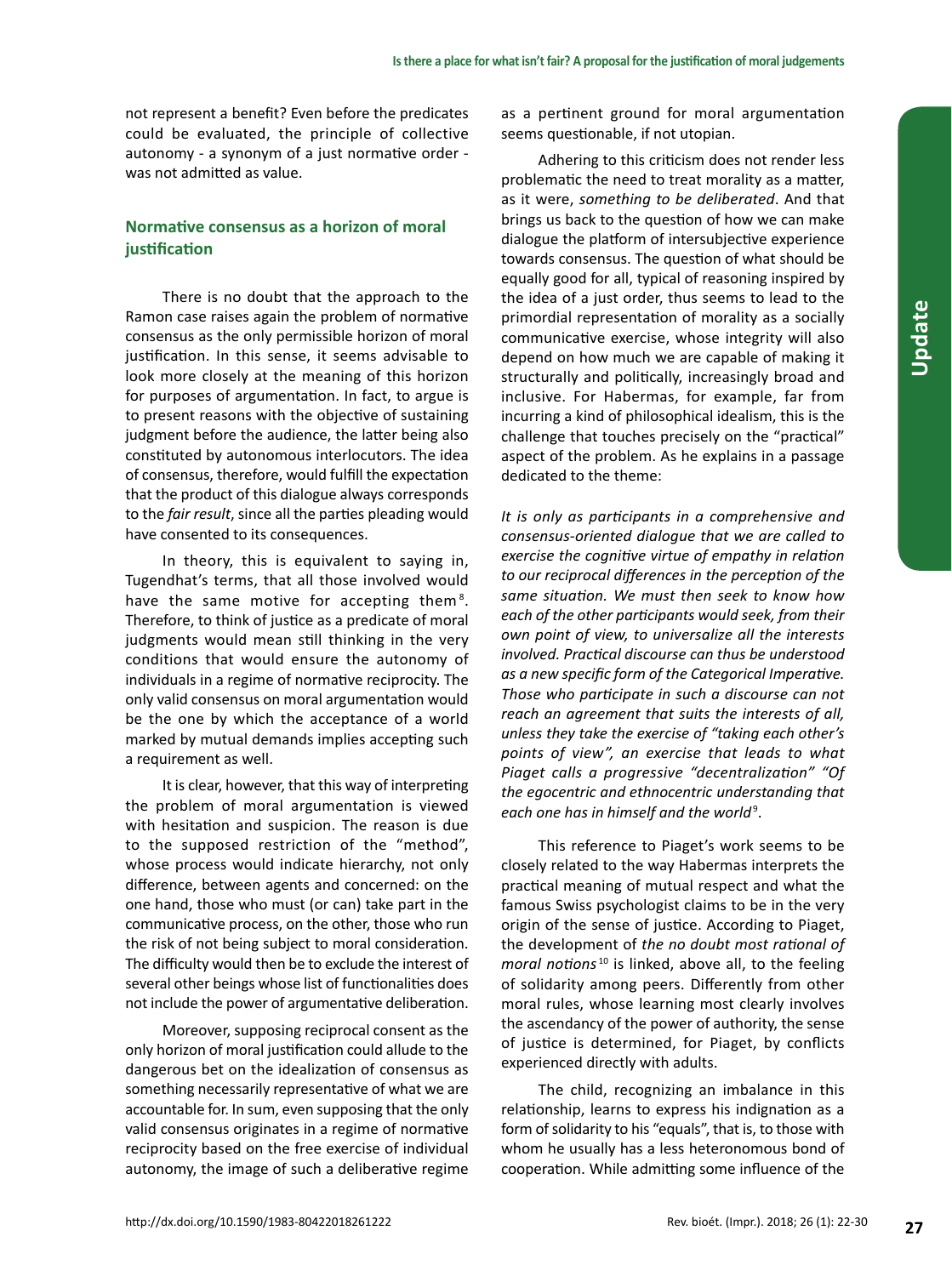precepts and practical examples of the adult, Piaget concludes that i*t is almost always at the expense and not because of the adult that the notions of the just and the unjust are imposed on the child*10.

It is hard to say how much Habermas agrees with this peculiar thesis by Piaget. Nevertheless, since the problem of justice is thought of as *the law of the equilibrium of social relations* <sup>11</sup>, it should be clear that, in the case of social relations between autonomous moral agents, it must again be remembered that nothing else is essential (solidary?) but the principle of reciprocal consent. From the point of view of moral justification, this is because, for Habermas, to think of consensus as the foundation of morality only makes sense insofar as the attribute of universality is also part of the normative pretensions of the practical discourse.

If we look closely, this does not mean that we should suppose a great "universal assembly" as a condition for validating moral norms, but that the argumentative context takes into account the possibility of universalizing these norms by submitting all the interests involved. Once again, Habermas is surgically precise here:

*A normative consensus, formed under conditions of free and universal participation in the context of a practical discourse, establishes a valid norm (or confirms its validity). The "validity" of a moral norm means that it "deserves" universal recognition by virtue of its ability to, through reason alone, obtain the consent of the will of those to whom it is directed. The moral world that we - as moral people - have to produce together has a constructive sense. This explains why the projection of an inclusive social world, characterized by ordered interpersonal relations between the free and equal members of a self-determining association - a translation of Kant's Reign of the Ends, can in fact replace the ontological reference to an objective world*<sup>12</sup>.

As we can see, it may now become more evident that the constructive sense of morality does not mean that a normative consensus is merely a protocol of reciprocal concessions, or "democratic" apology for the majority vote, but rather a practice around which each moral agent can be exactly as such in relation to others. This image is certainly more pragmatic than any other moral perspective. What it teaches us in the first place is that, just as it is not possible to justify our moral judgments by analogy to empirical judgments, it does not seem reasonable to seek to justify them on the basis of arguments of authority - however this may be disguised.

Second, it also teaches us, therefore, that to think justice as a predicate of moral judgments requires the permanent mobilization of communicative reason in respect of the pretensions of all the interests involved. It is noteworthy that we disagree, therefore, with the criticism made by Tugendhat to Habermas in the chapter dedicated to the ethics of discourse in his "Lessons on Ethics" 13. Unless one gives up the very question of justification of moral judgments, the idea that some decisions should not take into account the participation of all those involved is unfounded. In this sense, it does not seem plausible to expect anticipation of "morally justified judgment" without the guarantee of the autonomous participation of those who, if they are involved, should take part in it.

In methodological terms, this applies both to contractarianist morals, linked to issues of distributive justice, and to models of decision-making directed toward the resolution of specific moral conflicts. Here, moreover, it is clear that the word "consent" (in a bold translation: the ability to feel-with!) goes back curiously to the idea of non-excluding affectivity, without which the "cognitive virtue of empathy" would not be a morally rational quality.

Returning to the story of Ramón Sampedro, let us remember that the episode of the clash between him and the Catholic priest involves a structural impasse experienced by moral agents in situations of irreducible heteronomy. According to the reflections developed so far, such situations are only conceivable in the context of child moral development. In the case of established moral relations between adults, however, it seems inconceivable to think of this kind of experience under the category of *just situation.*

A fallacy-prone moralist might point out that, based on this criterion, we can not say that Ramon's decision is morally justified. Apparently we do not see how this point can be refuted, but we also do not see why it would *need* to be. If the consensus was not possible in the case of Ramón, it was solely due to the *inability* of its interlocutors to obtain their consent. The contrary hypothesis does not apply, since the normative pretension of Ramón was not to force nobody to anything but to recognize his own right to a dignified death.

The universalization test here suggests that the integrity of the moral community, that is, the presumption of "collective autonomy," was not compromised by the nature of Ramón's claim (who, moreover, proposed a public debate on his decision), but by the resistance of those who opposed it in the name of private belief. On this point, in particular,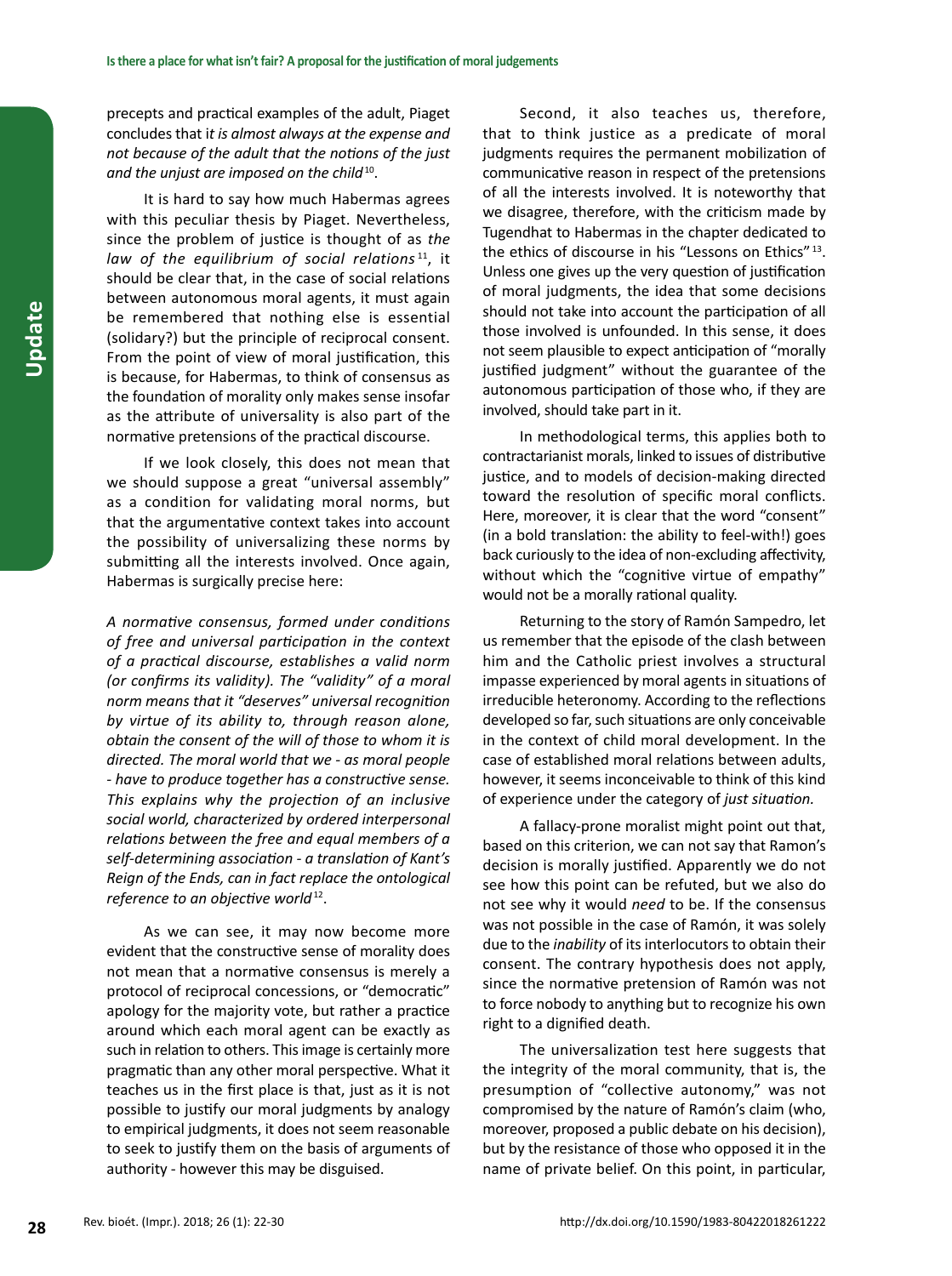Rawls is precise: *To have the right to object to the conduct or belief of others, we must show that their actions harm us* <sup>14</sup>.

In short, Ramón's claim did not pose any threat to the individual autonomy of his interlocutors, while he himself was constrained to a clandestine exit to the impasse in which he was. Thus, it seems very implausible to deny the fact that it was he, Ramon, who was the only party aggrieved as an autonomous moral agent.

## **Final considerations**

Indeed, to think the relation between the problem of justification of moral judgments and the challenge of consensus requires an understanding of the very condition of eligibility of normative contents. From the point of view of moral theory, this approach has been generally classified as a "procedural" perspective, and its structure can be interpreted, philosophically, as a methodological emphasis on principles that should regulate consensus. However, since these same principles can also be seen as an expression of what Habermas called the "cognitive virtue of empathy", it is appropriate not to underestimate its pedagogical value. If the notion of justice fulfills more effectively the moral stimulus to the practice of this virtue, then it seems opportune to bet on it as the idea that best fits the predicate charge of moral judgments.

## **Referências**

- 1. Thévenot L. Justificação. In: Canto-Sperber M, organizador. Dicionário de ética e filosofia moral. 2ª ed. São Leopoldo: Unisinos; 2013. p. 582.
- 2. Tugendhat E. Reflexões sobre o que significa justificar juízos morais. In: Brito NA, organizador. Ética: questões de fundamentação. Brasília: UnB; 2007. p. 19-35.
- 3. Tugendhat E. Op. cit. p. 32.
- 4. Tugendhat E. Op. cit. p. 27.
- 5. Tugendhat E. Op. cit. p. 26.
- 6. Perelman C. Ética e direito. 2ª ed. São Paulo: Martins Fontes; 2005. p. 188-9.
- 7. Bird C. Introdução à filosofia política. São Paulo: Madras; 2011. p. 27.
- 8. Dias MC. Justiça social e direitos humanos: ensaios filosóficos. 2ª ed. Rio de Janeiro: Pirilampo; 2015. p. 94.
- 9. Habermas J. A ética da discussão e a questão da verdade. São Paulo: Martins Fontes; 2004. p. 10.
- 10. Piaget J. O juízo moral na criança. São Paulo: Summus; 1994. p. 156.
- 11. Piaget J. Op. cit. p. 157.
- 12. Habermas J. Op. cit. p. 65-6.
- 13. Tugendhat E. Lições sobre ética. Petrópolis: Vozes; 2012. p. 171.
- 14. Rawls J. Uma teoria da justiça. São Paulo: Martins Fontes; 1997. p. 499.

#### **Participation of the authors**

Pablo Dias Fortes wrote the first draft of this article the as an activity in the Programa de Pós-Graduação em Bioética (Graduate Program in Boethics). Later, both authors took turns in reviewing the text until the reached the present version.